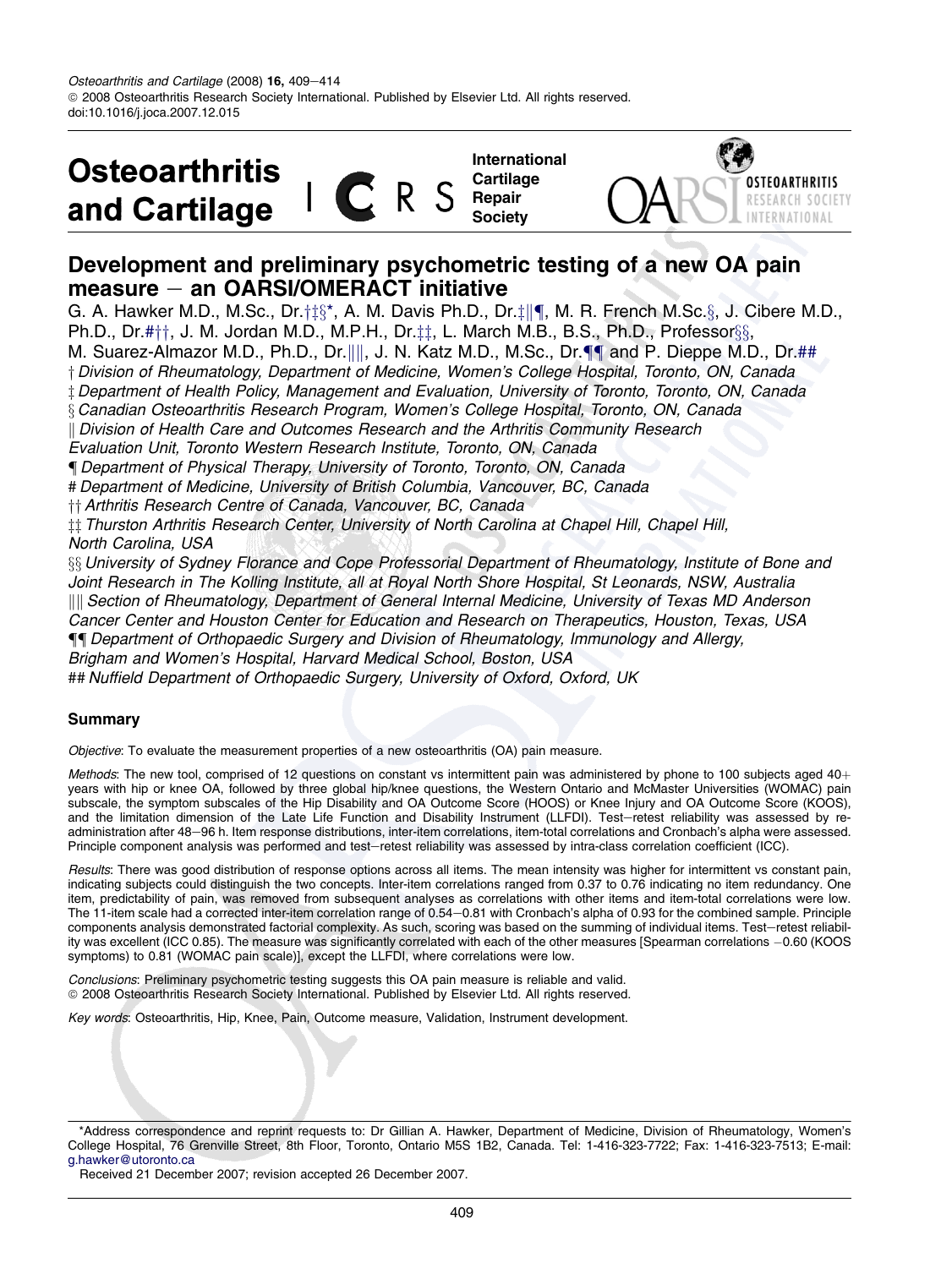## Introduction

In prior research, we conducted focus groups to examine the pain experience of people with hip/knee osteoarthritis (OA) from early to late disease, including those aspects of the pain experience that were considered most distressing. These focus group discussions identified two distinct types of pain in  $OA -$  an aching and fairly constant background pain and a less frequent, but more intense and often unpredictable pain<sup>1</sup>. Of these, intermittent but intense pain, particularly when not predictable, had a greater impact on quality of life than did background aching pain. These data suggest that the evaluation of pain in people with hip or knee OA needs to include questions that ask about both constant and intermittent pain taking into account both pain intensity and impact on quality of life. To our knowledge, no such measure exists. Hence, using the data from these focus groups to generate items, we developed a new pain measure for hip/knee OA, the Measure of Intermittent and Constant Osteoarthritis Pain (ICOAP), suitable for use by clinicians to document progression or worsening of pain, response to therapy and indication for need for referral to surgery for consideration of joint replacement. Here we report the preliminary psychometric testing of this measure.

#### Methods

#### ITEM GENERATION

Item generation was performed using standardized focus groups<br>described in detail elsewhere<sup>[1](#page-5-0)</sup>. Briefly, we used a "funnel approach", starting with broad open-ended questions about the characteristics of the hip/knee pain over time, and then increasingly focused on more specific issues, including those aspects of the pain that participants found most distressing. Following these discussions, a modification of Ruta et al.'s<sup>[2](#page-5-0)</sup>. Patient Generated Index (PGI) was used to further assess the priorities and concerns of individuals living with hip or knee OA pain. Focus group transcripts were reviewed independently by two or more researchers to identify distinct themes. Content analysis was then performed on the coded transcripts to examine for trends in responses over time from early to late disease. PGI responses were analyzed descriptively. Summaries of our findings were created for hips and knees, separately, and disseminated to participants, investigators and focus group moderators to ensure they reflected what they heard in their particular group.

#### THE NEW PAIN MEASURE

The 12-item measure, developed based on focus group results, was comprised of two sections, one for 'constant pain' and one for 'pain that comes and goes'. For each of these pain types, single items assessed pain intensity, affect on sleep, impact on quality of life, extent to which the pain 'frustrates or annoys', and the extent to which it 'worries or upsets'. For pain that comes and goes, two additional items asked respondents to report the frequency of pain and the degree to which the pain could be predicted. The time frame used was 1 week, in keeping with other widely used OA pain measures. All items were constructed as rating scales, with five levels of response  $(0-4)$  – for questions asking about intensity, response options were 'not at all' (0), 'mildly', 'moderately', 'severely' and 'extremely' (4), while those that asked about frequency had the following response options: 'never' (0), 'rarely', 'sometimes', 'often', and 'very often' (4). People with OA reviewed the questionnaire for wording and to ensure correct interpretation of the items prior to testing of the measurement properties.

Preliminary testing of the measurement properties was performed in 100 individuals with hip ( $n = 18$ ) or knee OA ( $n = 82$ ) living in Ontario, Canada drawn from investigators' clinical practices, joint replacement wait lists, and from among the members of an existing OA cohort. Those eligible to participate were: English-speaking men and women with hip or knee OA, aged 40+ years, who responded "yes" to the question: "Have you experienced aching, discomfort, pain and/or stiffness in or around a hip or knee on most days of at least 1 month (15 or more days of the month) during the past year?''. In addition, participants had not experienced an injury to the joint area within the last year, or had a total joint replacement (TJR) of the symptomatic joint. Subjects with rheumatoid arthritis or any other type of inflammatory arthritis, fibromyalgia, chronic low back pain, or another chronic pain disorder, such as diabetic neuropathy, were excluded. In addition, hip participants experiencing radicular pain were not eligible.

#### QUESTIONNAIRE ADMINISTRATION

Questionnaires were administered over the phone. The two components of the tool, constant pain and pain that comes and goes, were administered in random order, followed by three global hip/knee questions (In the past week, how frustrated or annoyed have you been by your hip/knee problems?; In the past week, how upset or worried have you been by your hip/ knee problems?; In the past week, how much has your overall quality of life been affected by your hip/knee problems?), and finally five questions to obtain feedback from the participants regarding unclear, difficult or uncomfortable questions, inappropriate response categories and acceptability of interview length. A final section was comprised of questions taken from existing validated OA measures, in order to assess the validity of the new tool. These included the pain subscale of the Western Ontario and McMaster Universities (WOMAC) OA Index<sup>[3](#page-5-0)</sup>, the symptoms subscale of the Hip Dis-<br>ability and OA Outcome Score (HOOS)<sup>[4](#page-5-0)</sup> or Knee Injury and OA Outcome Score (KOOS)<sup>[5](#page-5-0)</sup> and the limitation dimension of the Late Life Function and Disability Instrument (LLFDI) $6,7$ . Demographics such as age, sex, education and whether they were on a wait list for or had ever had a TJR were also collected.

Test-retest reliability was assessed by re-administration to subjects who agreed to be contacted again. The same interviewer contacted them again between 48 and 96 h after the first interview and repeated the new instrument only. The questionnaire was not completed if the participant reported that they had experienced any change in their pain since completion of the first interview. If the original interviewer was unable to contact the subject at the prearranged time, another interviewer completed the re-contact  $(n = 16)$ .

#### STATISTICAL ANALYSIS

#### Item-level analyses

The distribution of item responses was evaluated, including the response option frequencies and mean, standard deviation (SD) and median scores for each item. Item responses were compared for individuals with hip vs. knee OA, and by gender, using chi square analysis. Where differences were observed for the hip vs knee, we also assessed for differences by gender within each joint group. Inter-item correlations were determined using Spearman or Kendall's tau, depending on the distribution of responses and potential need to collapse item response categories based on response frequencies. Corrected item-total correlations were also calculated. Correlations in the approximate range of  $0.30-0.70$  are desirable as lower values would indicate lack of homogeneity and high correlations would indicate item redundancy<sup>[8](#page-5-0)</sup>.

As most inter-item correlations were in the desired range, Cronbach's alpha was calculated for all items and the constant and intermittent pain items to determine scale homogeneity where Cronbach's alpha of 0.80 was considered a minimum standard for creating a summated score<sup>[9,10](#page-5-0)</sup>. Principle component analysis with varimax rotation and then with promax rotation was performed to determine whether the constant and intermittent pain functioned as separate domains or whether the questionnaire score was best reflected as a single dimension.

#### Test-retest reliability

Among those who reported no change in pain, the intra-class correlation coefficient (ICC) (version 2) was calculated as a measure of test-retest reliability<sup>[11](#page-5-0)</sup>. For the initial stages of test development, an ICC of at least 0.80 is required to minimize measurement error while 0.90 or greater is preferred<sup>12,13</sup>.

#### Validity testing

Content and face validity were determined a priori through development of the instrument based on data derived through patient focus groups, outlined above. Thus, the initial focus here was on preliminary assessment of construct validity. We hypothesized the following: the new measure would correlate modestly with the WOMAC pain and the HOOS/KOOS symptom subscales (intra-class correlation of 0.40-0.70); intermittent pain would have a higher correlation with the LLFDI score than constant pain; females would tend to report higher levels of pain than males, consistent with prior research in OA; and, the impact of pain on quality of life would be greater in those with greater pain and greater unpredictability of pain on the new measure.

There was no differential item functioning by hip or knee and the results for reliability and validity testing, although in a small sample of people with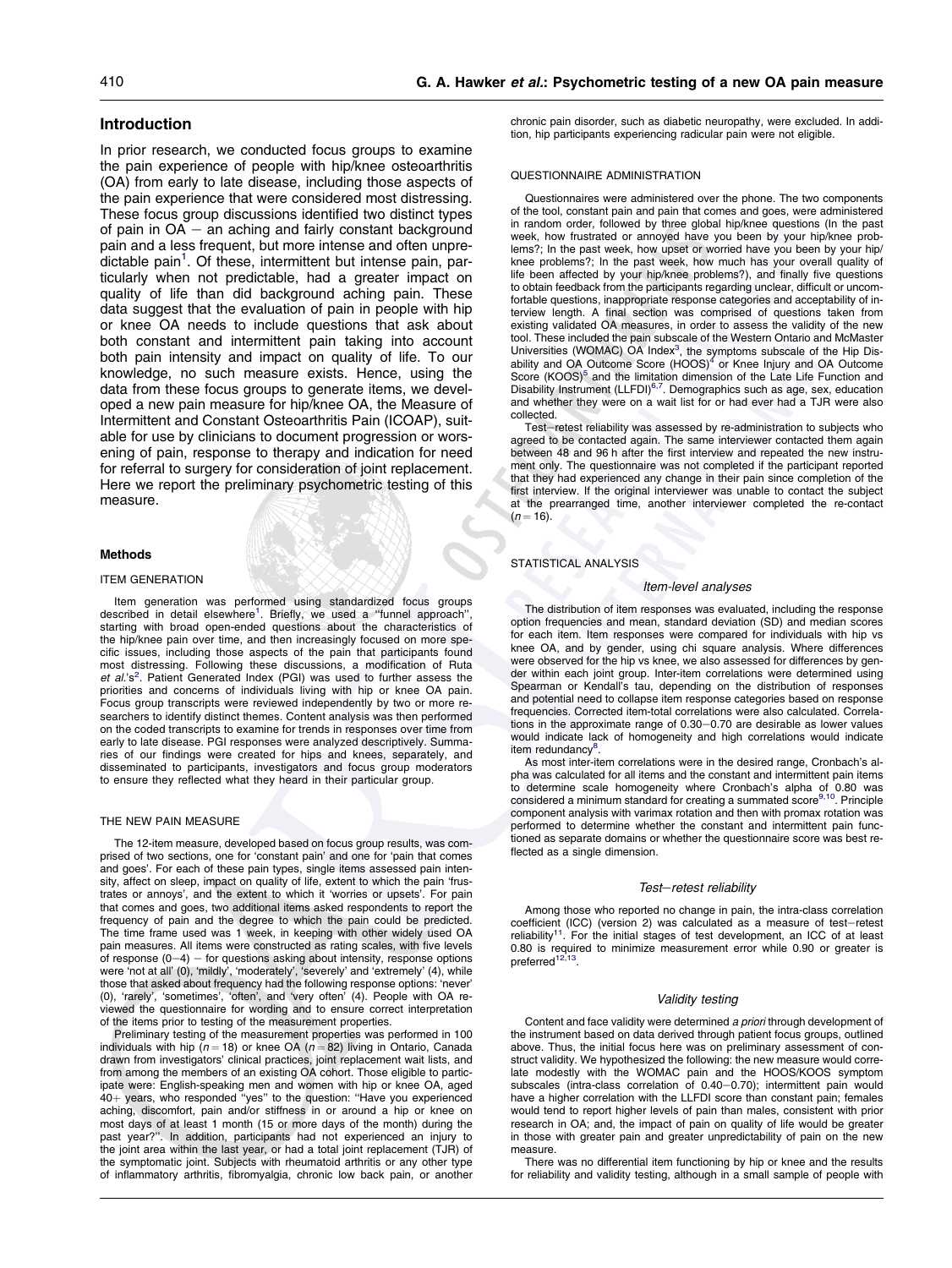hip OA, were similar. As such, all analyses were conducted for the hip sample alone, the knee sample alone and then the combined group.

Ethics approval was obtained from the Sunnybrook and Women's College Health Sciences Centre Research Ethics Board.

## **Results**

The new measure was pilot tested in 18 individuals with hip OA and 82 with knee OA; of these, 12 and 64, respectively, participated in the retest. Characteristics of the participants by index joint (hip or knee) are presented in Table I. The mean age of participants with hip and knee OA was similar, at 72.1  $\pm$  9.0 years and 75.4  $\pm$  9.6 years, respectively (range overall 51-93 years); 78.0% of participants were female. Approximately 68% of participants had a high school education or less, and four (22.2%) hip and three (3.7%) knee participants were on a wait list for joint replacement surgery. The mean WOMAC pain subscale scores were similar for hip and knee participants, at 7.8/ 20  $(3-16)$  and 8.2/20  $(0-19)$ , respectively. Hip participants' HOOS symptom scores and knee participants' KOOS symptom scores were similarly distributed across the range of possible values.  $LLFDI - Iimitation scores were$  $70.0 \pm 15.9$ ,  $60.3 \pm 9.0$  and  $62.1 \pm 11.2$  for hips, knees and all subjects, respectively.

Descriptive analyses of the items demonstrated good distribution of response options (i.e., use of the entire scale) across all items (see [Table II](#page-3-0) for distributions for combined hip and knee sample). Of note, given that the mean intensity for intermittent as compared to constant pain was higher (2.0/4 vs 1.6/4,  $P = 0.003$ ), it appeared that subjects could distinguish the two types of pain and that intermittent pain was of greater intensity as had been indicated in the focus groups and interviews<sup>[1](#page-5-0)</sup>. One hip participant and two knee participants reported having only constant pain.

The inter-item correlations ranged from 0 to 0.90, 0.29 to 0.81, and 0.30 to 0.75 for each of the hip, knee and combined samples, respectively, indicating no item redundancy. In each case the lowest inter-item correlations were with the same item (predictability of pain that comes and goes), which correlated with each of the other items in the range of  $0.03-0.47$ . This item was problematic in both the hip and knee samples, where the corrected item-total correlations were low  $( $0.30$ ): Cronbach's alpha increased with$ the removal of this item. Removing this item in all subsequent analyses, Cronbach's alpha was 0.95, 0.93 and 0.93 for the hip, knee and combined samples, respectively. Cronbach's alpha was above 0.85 for constant pain and intermittent pain for each of the hip, knee and combined samples.

Given the high Cronbach's alpha, we used principle component analysis with varimax rotation to evaluate whether constant and intermittent pain would be best represented by two domains of pain rather than a single construct. This analysis was done only for the total sample as we had insufficient power to perform analyses by hip and knee, separately. In an exploratory analysis using eigenvalue =  $1$ criteria to consider retaining factors, three factors were extracted that explained 81.7% of the variance (factor  $1 =$ 54.9%, factor  $2 = 16.8$ %, factor  $3 = 10.0$ %). The solution was complex with multiple loadings of  $>0.40$  across factors. Eight (five constant pain and three intermittent pain) of the 11 items loaded on the first factor (loadings from 0.44 to 0.87) but four of these also loaded on the second factor as well. Two items, constant pain affecting sleep and pain that comes and goes affecting sleep, loaded on a third factor but also demonstrated complexity in that they also loaded on the first factor. These two items may reflect sleep difficulty in general as well as pain. Given the complexity of the results from the orthogonal rotation, a solution was also obtained using promax rotation. This solution further confirmed the complexity as all items with the exception of frequency of pain that comes and goes, loaded on multiple factors. In a further attempt to determine if there was reason to scale the constant and intermittent pain separately, we looked at whether either of these two types of pain was more highly correlated with participants' global ratings of (1) frustration, (2) upset/worry or (3) quality of life. However, the correlations were similar for constant and intermittent pain: 0.59 and 0.51, 0.21 and 0.13, and 0.24 and 0.35 ( $P < 0.01$  for all) for each of the global constructs, respectively. Based on these results, our subsequent analyses were based on a total summed score for the 11 items. In 76 individuals who completed the pain measure twice, test-retest reliability was excellent  $[ICC<sub>2</sub> = 0.85, 95%$  confidence interval (CI):  $0.76 - 0.91$  for the combined sample].

The 11-item measure was significantly correlated, and in the directions expected, with the WOMAC pain scale, the KOOS symptoms scale, and self-rated affect of hip/knee problems on quality of life with Spearman correlation coefficients ranging in magnitude from 0.60 (KOOS symptoms) to 0.81 (WOMAC pain scale) [\(Table III\)](#page-3-0). As predicted, scores were slightly higher in women than men [mean score 17.4 (95% CI: 15.2-19.6) vs 15.0 (95% CI: 10.9-19.1)] although not significantly different. Our hypothesis that intermittent pain would be more highly correlated with

| i avie i<br>Demographic characteristics participants                            |                            |                             |                             |  |
|---------------------------------------------------------------------------------|----------------------------|-----------------------------|-----------------------------|--|
| Characteristic                                                                  | Hip sample $(n=18)$        | Knee sample $(n=82)$        | Combined sample $(n = 100)$ |  |
| $Age - mean (min-max)$                                                          | $72.1(52 - 87)$            | 75.4 (51-93)                | 74.8 (51-93)                |  |
| Female $- n$ (%)                                                                | 14 (78%)                   | 64 (78%)                    | 78 (78%)                    |  |
| Level of education $- n$ (%)                                                    |                            |                             |                             |  |
| <high school<="" td=""><td>4(22%)</td><td>34 (38%)</td><td>35 (38%)</td></high> | 4(22%)                     | 34 (38%)                    | 35 (38%)                    |  |
| Completed high school                                                           | 7(39%)                     | 23 (28%)                    | $30(30\%)$                  |  |
| Post-secondary                                                                  | 7(39%)                     | 28 (34%)                    | 35 (35%)                    |  |
| On a joint replacement wait list $- n$ (%)                                      | 4(22%)                     | 3(4%)                       | 7(7%)                       |  |
| WOMAC pain subscale $(20)$ , mean $\pm$ SD (range)                              | $7.8 \pm 3.3$ (3-16)       | $8.2 \pm 4.4$ (0-19)        | $8.1 \pm 4.2$ (0-19)        |  |
| HOOS symptom subscale, mean $\pm$ SD (range)                                    | $62.8 \pm 22.5$ (10-90)    |                             |                             |  |
| KOOS symptom subscale, mean $\pm$ SD (range)                                    |                            | $57.8 \pm 20.0$ (0-93)      |                             |  |
| LLFDI                                                                           |                            |                             |                             |  |
| Limitation dimension                                                            | $70.0 \pm 15.9$ (41.5-100) | $60.3 \pm 9.0$ (39.6-83.4)  | $62.1 \pm 11.2$ (39.6-100)  |  |
| Instrumental role                                                               | $69.6 \pm 19.3$ (33.7-100) | $57.2 \pm 11.3$ (27.0-82.7) | $59.5 \pm 13.9$ (27.0-100)  |  |
| Management role                                                                 | $84.6 \pm 14.2$ (60.1-100) | $82.0 \pm 11.6$ (51.7-100)  | $82.4 \pm 12.0$ (51.7-100)  |  |

| Table I                             |  |
|-------------------------------------|--|
| emographic characteristics particin |  |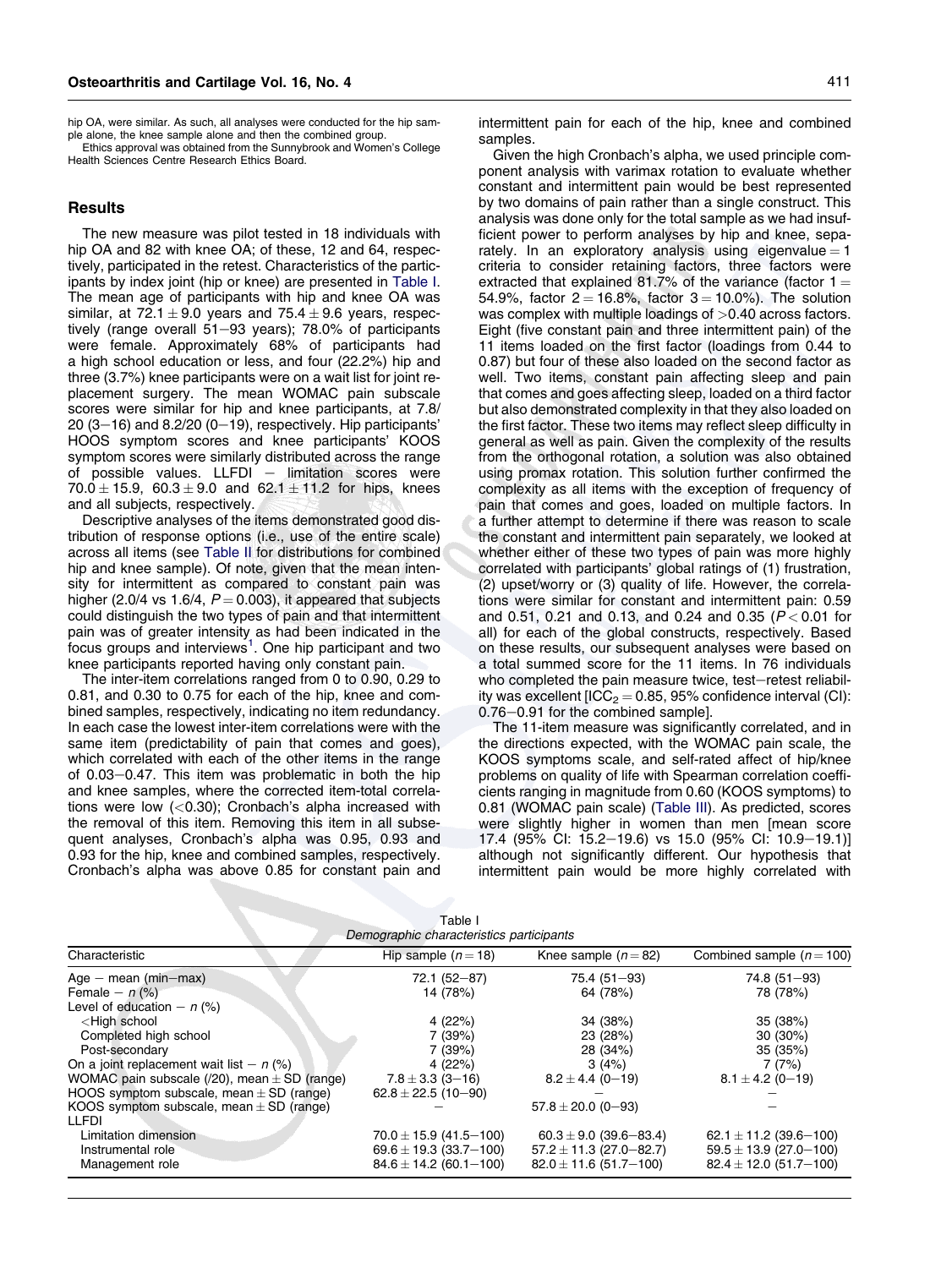<span id="page-3-0"></span>

| Table II<br>Item response option distributions                                                                         |                    |                    |                                                              |                           |                            |                                        |
|------------------------------------------------------------------------------------------------------------------------|--------------------|--------------------|--------------------------------------------------------------|---------------------------|----------------------------|----------------------------------------|
| Item                                                                                                                   | (%)                | $(\%)$             | $0 = \text{not at all}$ 1 = mildly 2 = moderately<br>$(\% )$ | $3 =$ severely<br>$(\% )$ | $4 =$ extremely<br>$(\% )$ | Mean<br>(median), SD                   |
| 1. How intense has constant hip/knee pain been?<br>2. How much has your constant hip/knee pain<br>affected your sleep? | 18 (18)<br>42 (42) | 29 (29)<br>23 (23) | 32(32)<br>21 (21)                                            | 15 (15)<br>11 (11)        | 6(6)<br>3(3)               | 1.6(2.0), 1.1<br>$1.1$ $(1.0)$ , $1.2$ |
| 3. How much has your constant hip/knee pain<br>affected your overall quality of life?                                  | 27 (27)            | 24 (24)            | 27 (27)                                                      | 17(17)                    | 5(5)                       | 1.5(1.0), 1.2                          |
| 4. How frustrated or annoyed have you been<br>by your hip/knee constant pain?                                          | 25 (25)            | 29 (29)            | 25(25)                                                       | 14 (14)                   | 7(7)                       | 1.5(1.0), 1.2                          |
| 5. How upset or worried have you been by<br>your hip/knee constant pain?                                               | 44 (44)            | 20 (20)            | 23 (23)                                                      | 8(8)                      | 5(5)                       | $1.1$ $(1.0)$ , $1.2$                  |
| 6. How intense has your most severe hip/knee<br>pain that comes and goes been?                                         | 8(8)               | 25 (25)            | 35(35)                                                       | 26 (26)                   | 6(6)                       | $2.0$ ( $2.0$ ), $1.0$                 |
| 7. How frequently has this hip/knee pain<br>that comes and goes occurred?                                              | 6(6)               | 14 (14)            | 25(25)                                                       | 34 (34)                   | 21(21)                     | 2.5(3.0)1.2                            |
| 8. How much has your hip/knee pain<br>that comes and goes affected your sleep?                                         | 42 (42)            | 20 (20)            | 22 (22)                                                      | 13(13)                    | 2(2)                       | $1.1$ $(1.0)$ , $1.2$                  |
| 9. How much has your hip/knee pain that come<br>and goes affected your overall quality of life?                        | 17 (17)            | 35 (35)            | 32 (32)                                                      | 10(10)                    | 6(6)                       | 1.5(1.0), 1.1                          |
| 10. How frustrated or annoyed have you been<br>by your hip/knee pain that comes and goes?                              | 25 (25)            | 31(31)             | 25(25)                                                       | 14 (14)                   | 5(5)                       | 1.4(1.0), 1.2                          |
| 11. How upset or worried have you been by<br>your hip/knee pain that comes and goes?                                   | 44 (44)            | 24(24)             | 21(21)                                                       | 8(8)                      | 3(3)                       | 1.0(1.0), 1.1                          |

 $LLFDI -$  limitations subscale was not supported as the correlations were of very small magnitude (i.e., <0.3) and not statistically significantly different than zero for the hip, knee or combined samples.

## **Discussion**

This study evaluated the preliminary psychometric properties of a new OA pain measure, ICOAP. The measure, developed based on focus groups conducted in people living with painful hip and knee OA residing in four Englishspeaking countries, includes evaluation of two distinct types of pain  $-$  constant pain and pain that comes and goes  $$ that were identified by people with OA as important. Preliminary psychometric testing suggests the measure is reliable and valid.

Content validity of the measure was achieved by our methods of determining items. The relevance of items that ask about the two types of pain is further supported by our findings that the mean intensity for intermittent as compared to constant pain was higher among study participants. This lends credence to the fact that people with OA can indeed distinguish these two types of pain, and that the OA pain experience is characterized by less severe, aching constant pain punctuated by more intense but inter-mittent pain, as was indicated in the focus groups<sup>[1](#page-5-0)</sup>. Among

|                                                              | Table III |  |  |  |
|--------------------------------------------------------------|-----------|--|--|--|
| Spearman correlations between the new pain measure and other |           |  |  |  |
|                                                              |           |  |  |  |

| measures                                                                                                             |                                                                                                                           |  |  |  |
|----------------------------------------------------------------------------------------------------------------------|---------------------------------------------------------------------------------------------------------------------------|--|--|--|
| Comparator measure                                                                                                   | Combined sample $(n = 100)$                                                                                               |  |  |  |
| <b>WOMAC</b> pain subscale<br>HOOS symptoms*<br>KOOS symptoms <sup>+</sup><br>Self-reported quality of life<br>LLFDI | 0.811 (P< 0.001)<br>$-0.165$ (P = 0.527)<br>$-0.600$ ( $P < 0.001$ )<br>0.625 ( $P < 0.001$ )<br>$-0.154$ ( $P = 0.145$ ) |  |  |  |
| *Hip subjects only $(n=18)$ .<br>$+$ Knee subjects only $(n = 82)$ .                                                 |                                                                                                                           |  |  |  |

 $\dagger$ Knee subjects only ( $n = 82$ ).

our subjects, most of whom had moderate to severe hip or knee OA, only three participants reported having only constant pain and 12 reported having only intermittent pain, consistent with our hypothesis that constant pain comes later in the course of the arthritis pain experience.

Although our focus group findings suggested that the time course for evolution of pain in hip OA is over an abbreviated time period compared with knee OA, aspects of the pain that were deemed distressing were similar for hip and knee OA focus group participants. Nonetheless, we evaluated the new tool separately for subjects with hip and knee OA to evaluate for differential item functioning, and found none. These preliminary findings suggest the tool can be used similarly for patients with hip or knee OA; however, as our sample size of hip pilot test participants was relatively small, we recommend additional evaluation.

From focus group discussions $^{23}$  $^{23}$  $^{23}$ , it was clear that intermittent but intense pain, particularly when not predictable, had the most significant impact on one's quality of life, often leading to significant curtailing of activities. For this reason, we initially included in the measure an item that asked about the degree to which the pain that comes and goes was predictable. Unfortunately, this item was found to perform poorly; removal of this item improved the psychometric properties of the measure. From pilot test participants' feedback, we believe the main reason for this item's poor performance was the phrasing of this item, which lead to variation in subjects' interpretation of the word ''predictable''. Although we have removed this item from the measure at the present time, we encourage clinicians assessing pain in individuals with OA to ask about the predictability of the pain, as well as the strategies they employ, if any, to deal with this unpredictability when present. As we continue the testing of the measure we will test alternative wording for this predictability of intermittent pain concept that people with OA have told us is an extremely bothersome feature of their symptoms.

In conceptualizing this pain measure based on the focus group data, we anticipated that we had an overall construct of pain that was characterized by constant and intermittent pain but it was unclear to us whether these characteristics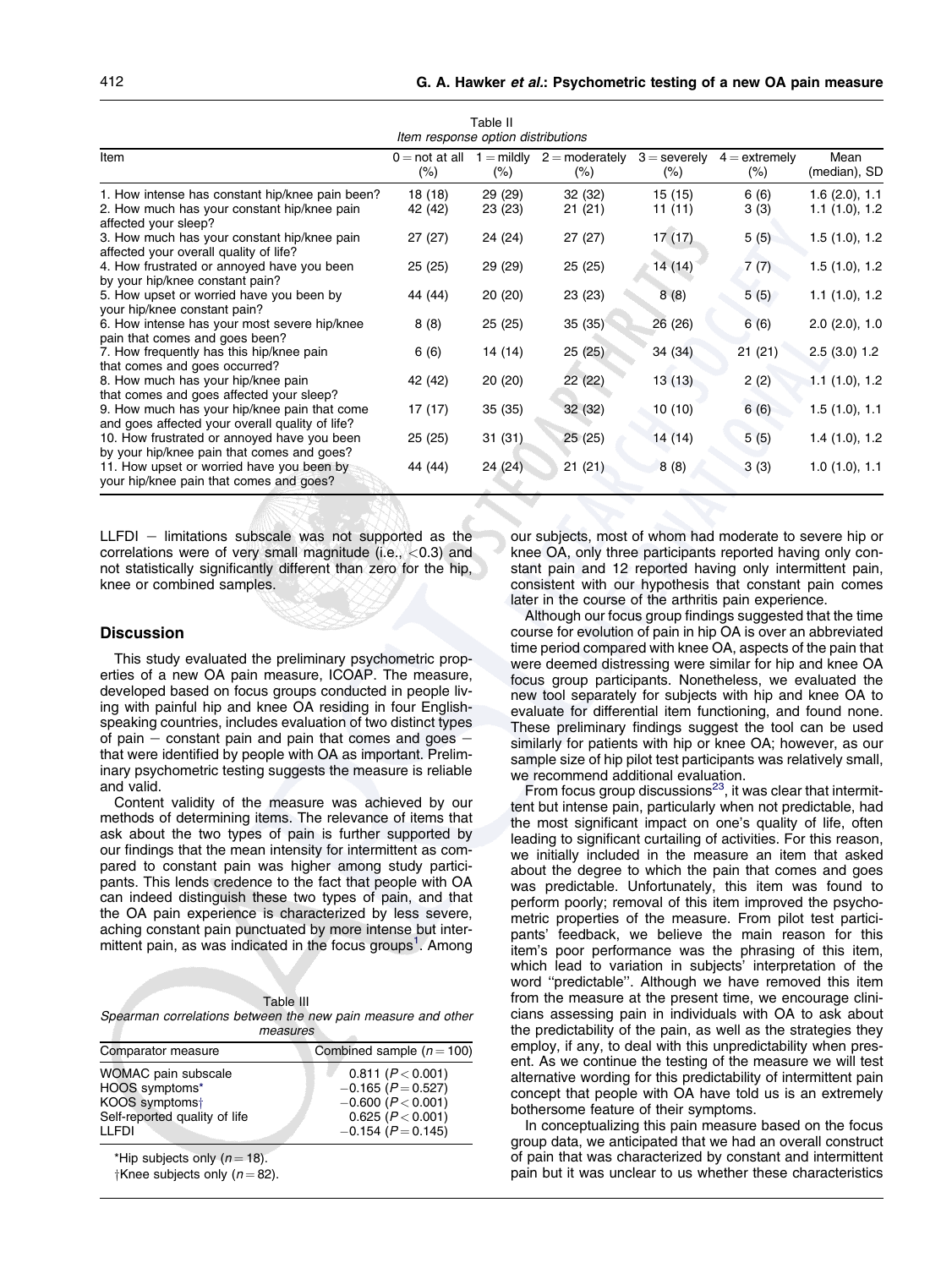of the pain would result in a multi-dimensional measure or a single construct. The Cronbach's alpha values for the constant and intermittent pain as well as for the combined 11 items were all high suggesting sufficient homogeneity to create a single summative scale. The complexity of the factor analysis solutions was such that it was not clear that subscale scores, rather than a single score should be created. As such, we recommend that a total summative score based on the 11 items be created and that this be transformed to a  $0-100$  score where 0 represents no pain. However, depending on the specific questions being asked, investigators or clinicians may wish to also evaluate the constant and intermittent pain separately based on scoring as for the total pain measure. Additionally, two items, those referring to the impact of constant and intermitting pain affecting sleep, loaded on a third factor as well as on the first factor. This finding may indicate that responses to these two items reflect underlying sleep disorders in addition to the direct impact of pain on sleep (e.g., awakening due to pain). Sleep disturbances [are we](#page-5-0)ll recognized as common among older people with  $OA^{13-15}$ . In a large survey of older individuals, complaints of insomnia or un-refreshing sleep were twice as frequent among people with arthritis compared to controls and that pain contributed significantly to these sleep complaints<sup>[16](#page-5-0)</sup>. Prior work by our group has also documented positive correlations between arthritis pain, fatigue and sleepiness $<sup>17</sup>$  $<sup>17</sup>$  $<sup>17</sup>$ . For these reasons, as further testing of the</sup> measure is conducted we encourage ongoing testing of the dimensionality of the measure.

In general, the new measure was significantly correlated, and in the directions expected, with the WOMAC pain and the KOOS symptom subscales. As was expected, the correlation between the WOMAC pain scale score and the new pain measure was moderate, with a Spearman correlation coefficient of 0.81, indicating that the two measures are evaluating different constructs. This level of correlation is not surprising in light of the fact that the 5-item WOMAC pain scale largely evaluates pain associated with specific activities (correlations between the WOMAC pain and physical function subscales have been consistently shown to be very high, on the order of  $0.8-0.9^{18,19}$ ) while our new measure evaluates aspects of the pain experience alone, independent of function. A modest correlation between the new pain measure and the KOOS symptom subscale was observed. This lower correlation is most likely attributable to the differences in constructs between the two scales. Our new pain measure assesses pain intensity, related distress and impact of pain on quality of life while the KOOS symptoms subscale captures physical symptoms other than pain associated with the painful joint.

Surprisingly, the correlation between the LLFDI and the new measure was low. There are several potential explanations for this finding. First, our pilot test sample was generally comprised of older individuals, who may have given up activities as a result of their age, as reflected by low LLFDI scores, rather than because of their painful OA. Second, we know from the literature that impairments (like pain measures) correlate with activity in the range of  $0.40-0.60^{20,21}$ . However, relatively little is known about how activity limitations and participation are related, but based on research in other clinical areas, it seems likely that they are probably similarly related, with correlations<br>of about 0.40 as well<sup>22</sup>. If impairments, activities and participation are linear in relationship, the partial correlation of pain to participation would be 0.25 if pain to activity is 0.5 and activity to participation is 0.5. Greater understanding of the relationships between pain, activity and

participation is needed before we can determine if our hypothesis was incorrect.

Although preliminary testing supports the reliability and validity of our new measure, there are some limitations that must be considered, in addition to those already addressed. First, the measure was developed based on the experiences of English-speaking people living with painful OA. Since the development and validation of the pain tool reported here were completed, the ICOAP has undergone cross-cultural translation into multiple languages and further validation in other hip and knee OA samples. The outcome of this additional testing was very positive and reinforced our confidence in the ability of this new measure to capture the aspects of pain that are most relevant to individuals with OA. Based on this further work, minor modifications were made to improve the succinctness of questionnaire section framing. Second, pilot testing was performed mainly in individuals with moderately severe hip or knee OA. Evaluation of the measurement properties of the new tool in individuals with early OA is therefore needed. Finally, this first study did not assess the ability of the new tool to evaluate meaningful changes in pain due to hip or knee OA over time or in response to treatment. While additional studies are needed to evaluate the ability of the ICOAP to measure changes over time and to determine clinical cutpoints, we believe that this tool is generalizable, suitable for use in research and clinical settings, and addresses aspects of truth, discrimination and feasibility as defined by the OMERACT filter $^{23}$ .

In summary, the new 11-item ICOAP comprehensively evaluates the experience of pain among people living with hip and knee OA. Consistent with what we learned from extensive focus groups conducted in people with painful hip/knee OA, the new measure evaluates, both constant and intermittent pain and takes into account not only pain intensity but also related distress and the impact of OA pain on quality of life. Preliminary psychometric testing suggests the measure is reliable and valid. Further studies are required to confirm these preliminary findings, and to evaluate the responsiveness of this measure over time.

## Conflict of interest

Dr Cibere received a speaker honorarium from Amgen and research funding from Centocor Research and Development, Inc. Dr Katz has received research funding from Novartis. The other authors have not conflict of interest to report.

### Acknowledgments

The authors would like to thank the following collaborators and staff that made this work possible: Rachael Gooberman-Hill, Annica Barcenilla, Sowmyar Gandham, Marita Cross, Lindsay Stewart, Kerri Moore, Shalini Misir, Sarah Birmingham, Aodhan Wall, Pilar Furio-Hong. We would like to acknowledge the following members of the OMER-ACT 7 Total Articular Replacement Special Interest Group: Maxime Dougados, Jean-Francis Maillefert, Laure Gossec, Roy D Altman, Karsten Dreinhoefer, Klaus-Peter Geunther, Karel Pavelka, Marc C Hochberg, L Stephan Lomander, Nizar Mahomed, Ewa M Roos, Thasia G Woodworth and Gustavo Zanoli. We would like to thank OMERACT and OARSI for their support for this research through facilitation